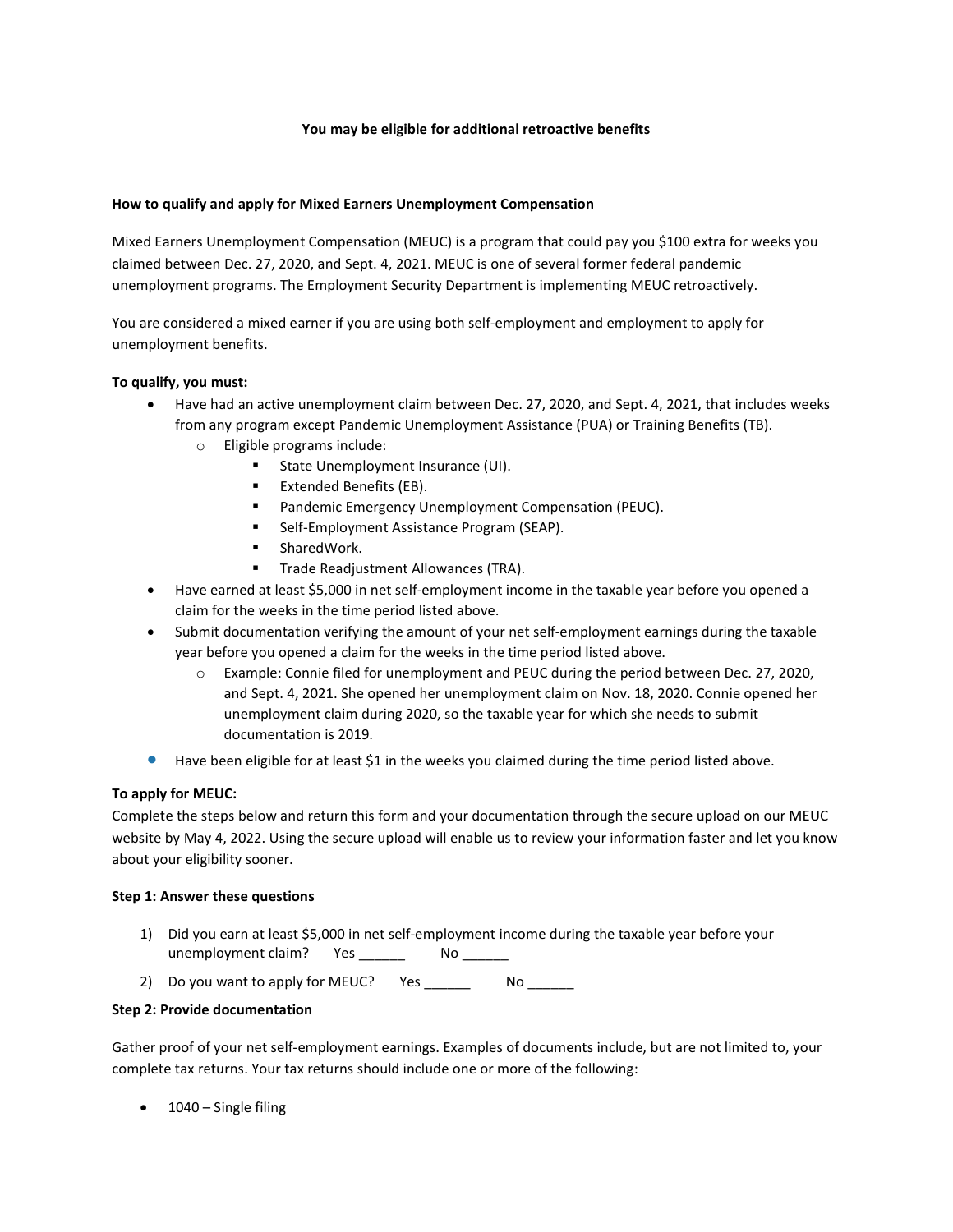- 1040 Joint filing you must include your Schedule C, if submitting this document
- $-1125-E$
- Schedule C
- Schedule F
- W-2
- 1099-Misc
- 1040-SE
- 1065 Schedule K-1

Submit your application and documents by May 4, 2022, through the secure upload tool at esd.wa.gov/meucapply.

Submit your application and documents through the secure upload tool at esd.wa.gov/meucapply. You must submit your supporting documents within 30 days of submitting your application.

We can determine your eligibility faster and contact you sooner if you use the secure upload. However, you can submit your application and documentation by fax or mail if you are unable to use the secure upload.

- o Fax your application and documents to 844-395-6711.
- o Mail your application and documents to: Employment Security Department UI Imaging – Mixed Earners Unemployment Compensation PO Box 19019 Olympia, WA 98507-0019

If we determine that you are eligible for MEUC, you will be paid \$100 for each week you are eligible. After you submit your documentation and we confirm your eligibility, you will not need to do anything else to receive this supplemental benefit.

It's vital that we have your up-to-date address because we will mail your benefits to you in the form of a check if you are eligible for MEUC. Has your mailing address changed since the last time you collected UI, PEUC, EB, TRA, Self-Employment Assistance or SharedWork? If so, please give us your current mailing address below.

Step 3: Read, certify, sign and date

\_\_\_\_\_\_\_\_\_\_\_\_\_\_\_\_\_\_\_\_\_\_\_\_\_\_\_\_\_\_\_\_\_\_\_

\_\_\_\_\_\_\_\_\_\_\_\_\_\_\_\_\_\_\_\_\_\_\_\_\_\_\_\_\_\_\_\_\_\_\_

\_\_\_\_\_\_\_\_\_\_\_\_\_\_\_\_\_\_\_\_\_\_\_\_\_\_\_\_\_\_\_\_\_\_\_

Answer truthfully. Under the law, an individual commits fraud if they receive MEUC payments that they are not entitled to because they:

- Knowingly made, or caused another person to make, a false statement or representation of a material fact; or
- Knowingly fails, or causes another to fail, to disclose a material fact.

Certification:

I — an MEUC applicant — certify that all the information I have provided on this application and the documents submitted with it are correct to the best of my knowledge and belief, and that I have supplied this information in